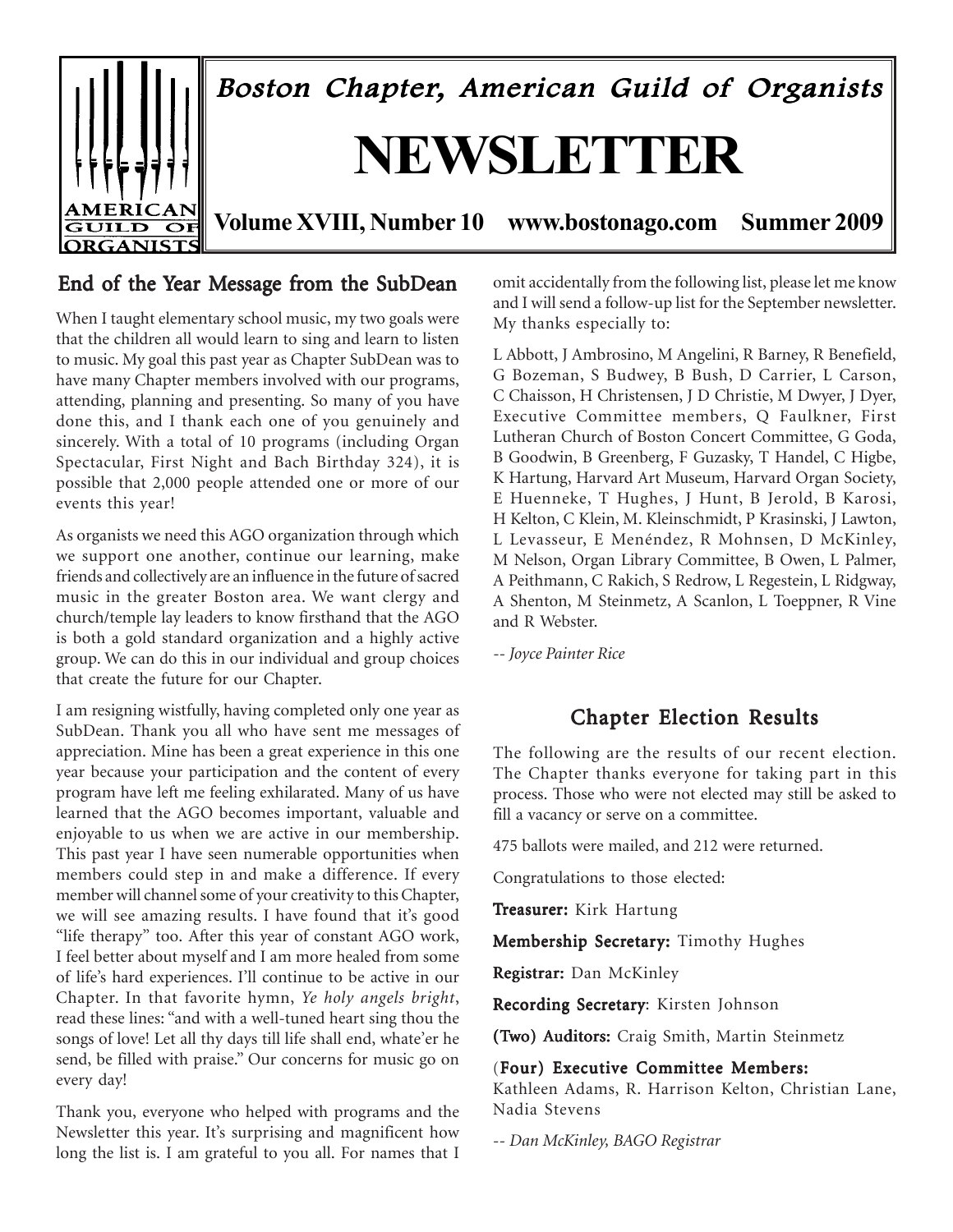### Dean's Message

### Our "End of Year" - Almost

Usually, the Boston Chapter folds its tent once June arrives. This summer, however, is different: the Boston Chapter hosts an AGO regional convention! If you receive this issue before June 1st, and haven't yet registered for the convention, you may still do so. If you receive this after June 1st, and haven't registered, well ...

Speaking on behalf of the Chapter: Thank you to the convention committee, chaired by Michael Kleinschmidt, for your time and dedication to creating a marvelous, musical event!

### SubDean(s) *Pro Tem*

When an elected Chapter officer steps down during his or her term, the Chapter's operating procedures allow for the appointment of an interim by the Executive Committee to fill the uncompleted term. Having followed that procedure, it is with great pleasure I announce that Larry Carson and Glenn Goda have agreed to serve as interim co-subdeans for the remaining year of Joyce Painter Rice's term. In actuality, Larry will be designated as SubDean *pro tempore* for the official records, but he and Glenn will be working together and with the program committee on planning events for next season. Larry and Glenn have been longtime, active members of the Chapter, each serving in several elected positions and on committees over the years, including subdean and dean, so they have all the requisite experience. Please let them know of ideas or requests you may have for a program, and please let them know when you will be available to help out.

Because this is an interim appointment, neither Larry nor Glenn will automatically succeed to the deanship, as is the usual custom in the BAGO. This will make for an interesting election next year, as we will need multiple nominees for both subdean and dean. You will hear more about that come next season!

### Yearbook

As for the yearbook, Jim and Barbara Swist, who now produce the BAGO newsletter, have agreed to take on production of the yearbook. Thank you! Looking to decrease costs, we are doing a less "slick" publication and probably of a simpler design and simpler process. In no way will this decrease the usefulness of the book! Member advertisers will find the ad form in this issue, and non-member advertisers will be contacted for renewal of their ads. If you haven't advertised before, think of doing so, as ad revenue covers most of the cost of the yearbook.

On that note: Have a great, relaxing, music-filled summer!

*-- Lee Ridgway*

### **Executive Committee Meetings**

7-9 pm, Church of the Advent, 30 Brimmer St, Boston. Charles MBTA Mon Jun 1 Executive committee meetings are open to all Chapter members.

Newsletter of the Boston Chapter, American Guild of Organists Published 10 times a year, September-June.

Mailed at standard mail rates from Boston MA. Boston Chapter/AGO c/o Timothy Hughes, Membership 247 Washington St #24, Winchester MA 01890. Copyright © 2009, Boston Chapter, American Guild of Organists

### *Boston Chapter, AGO Officers 2008-2009*

| Dean                                                                         | Lee Ridgway                            |
|------------------------------------------------------------------------------|----------------------------------------|
| ridgway@mit.edu                                                              | 617-436-1193                           |
| SubDean                                                                      | Joyce Painter Rice                     |
| joyceorganist@aol.com                                                        | 978-465-1901                           |
| Treasurer                                                                    | Kirk Hartung                           |
| kbhartung@aol.com                                                            | 508-820-3440                           |
| Assistant Treasurer                                                          | Charlene Higbe                         |
| cthigbe@aol.com                                                              | 617-497-0610                           |
| <b>Broadcasts</b>                                                            | Martin Steinmetz                       |
| cmsteinmetz@verizon.net                                                      | 781-235-9472                           |
| Chaplain                                                                     | The Rev. David Hefling<br>617-472-0737 |
| Competitions                                                                 | David Baker                            |
| dgb137@mac.com                                                               | 617-367-4260                           |
| Examinations                                                                 | Glenn Goda                             |
| glenngoda1545@aol.com                                                        | 617-442-7079                           |
| Library                                                                      | Joseph Dyer                            |
| joseph.dyer@umb.edu                                                          | 617-527-6403                           |
| Membership Secretary                                                         | Timothy Hughes                         |
| thughes $56@$ comcast.net                                                    | 781-369-1905                           |
| Membership Committee Judy Green<br>jlgreen@green-associates.com 617-482-3044 |                                        |
| Newsletter                                                                   | Jim Swist                              |
| swist@comcast.net                                                            | 781-643-9733                           |
| Organ Advisory                                                               | Richard Hill                           |
| smhill42ne@earthlink.net                                                     | 508-238-6081                           |
| Placement                                                                    | Janet Hunt                             |
| janet.hunt@sjs.edu                                                           | 617-746-5433                           |
| Professional Development                                                     | <b>TBA</b>                             |
| Recording Secretary                                                          | Kirsten Johnson                        |
| ikmniohn@aol.com                                                             | 978-443-3472                           |
| Registrar                                                                    | Dan McKinley                           |
| dan.mckinley@christchurchhw.org                                              | $978 - 412 - 8174$                     |
| <i>SPAC</i>                                                                  | Martin Steinmetz                       |
| cmsteinmetz@verizon.net                                                      | 781-235-9472                           |
| <b>Substitutes</b>                                                           | Joshua T. Lawton                       |
| itlawton@mac.com                                                             | 617-926-1042                           |
| YOI<br>cymswillie@comcast.net                                                | Mary Sue Willie                        |
|                                                                              | Stephanie Budwey                       |
| sbudwey@hotmail.com<br>Auditors                                              | Martin Steinmetz                       |
| emsteinmetz@verizon.net                                                      | 781-235-9742<br>Craig Smith            |
| $csmith(\omega)$ groton.org                                                  | 781-740-4541                           |
| Region I Councillor                                                          | E. Lary Grossman                       |
| elg@bradvgrossman.com                                                        |                                        |
|                                                                              | 413-247-9426                           |
| District Convener                                                            | Robert Browne                          |
| rbrownel@capecod.net                                                         | 508-432-7328                           |
| Webmaster                                                                    | Mark Nelson                            |

#### *Executive Committee*

*Todd Beckham, Janet Hunt, Patrick Kabanda, Lois Regestein, Judy Green, Michael Smith, Mary Beekman, Mark Dwyer, Glenn Goda, Mark Nelson, Laura Jensen, Craig Benner*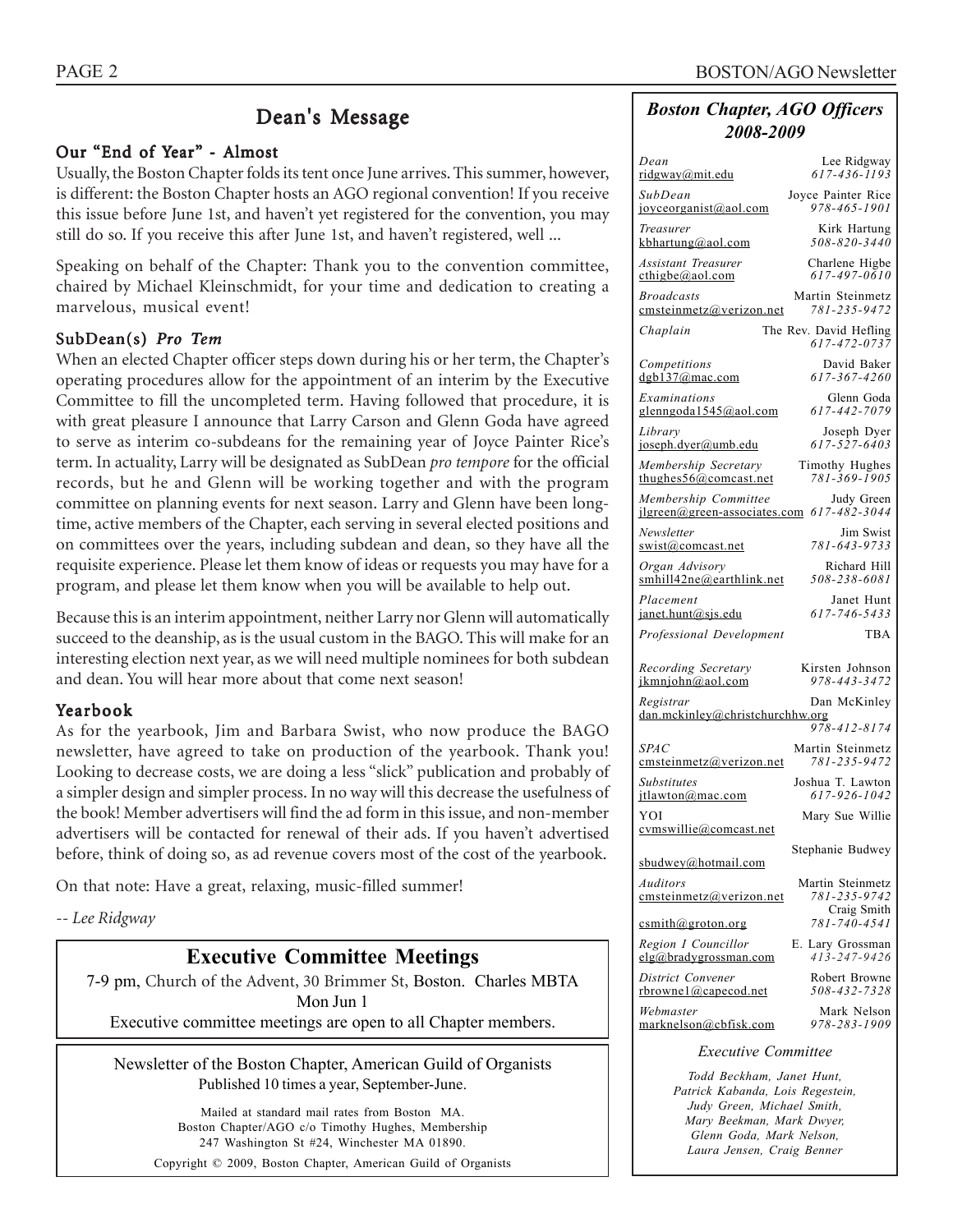### Membership Renewal

Membership renewal notices for the 2009-10 year have been mailed to all members. If you haven't received yours, contact Tim Hughes, Membership Secretary, at 781-369-1905 or thughes56@comcast.net. Your renewal form and check MUST be received back by July 1 to ensure that you're included in the Chapter yearbook. After that date, no guarantee!

### The Young Organists Recitals are Coming!

The Annual YOI scholarship winners will appear in recital at King's Chapel, Boston on Tuesday, June 23, 2009 at 12:15 pm. King's Chapel is on the corner of Tremont and School Streets in Boston. We have five young organists who will perform.

Then on Friday, June 26, 2009 they will appear in the regular Noontime recital series at First Parish in Lexington, 7 Harrington Road. Do come to hear and support these students who are discovering our marvelous profession.

The Young Organists Initiative is supported by the Boston AGO Chapter, several area churches, individuals and Spectrum Music in Lexington.

*-- Mary Sue Willie*

### Notice to All PayPal and Early Registrants of the Landmarks 2009 AGO Convention

If you registered via PayPal online or if you were one of the very early prepaid registrants, you will need to submit registration forms indicating your status (regular member, special member, student member, etc) as well as to sign up for the gala buffet (\$40.00) or the Methuen trip on Saturday (\$30.00) as well as fill out your preferences for the workshops. You may obtain these forms at www.AGOBoston2009.com along with a schedule of events. Please fill these out and send to: Mary Sue Willie, Registrar, 41 Hillcrest Road, Concord, MA 01742 as soon as possible.

## Advertising 2009-2010

The back page ad space is available at \$85 for every month next season except October. You may reserve space now for the 2009-2010 season - it goes fast and I regularly turn down many requests. There is a limit of two back page ads for any one organization per season.

### Thoughts on the Summer Organ Concerts at Methuen and Old West

For the past few summers I have finally managed to attend many programs of the weekly concert series at Methuen Memorial Music Hall, and at Old West Church in Boston. I felt moved to write to my colleagues about some of my observations about these two programs.

As a regular participant in the conventions of the Organ Historical Society, and having traveled to Europe many times to hear organs, I feel like a seasoned organ listener. With these summer series, however, is the opportunity to hear many different players play the *same organ* week after week, allowing us to hear how each artist brings his or her own unique flair to the instrument, and this can inspire us and teach us much about our own Sunday morning efforts, week after week.

The artistry at Methuen this summer has been particularly fine, displaying each musician's style for phrasing and registration. We have heard broad, rich phrasing and seen dazzling technique. We have heard the instrument display its German roots, its English/American adaptations, and even a French accent at times. We have been treated to old favorite repertoire, as well as being exposed to some never heard before (at least by me) and heard two Vierne Symphonies in their entirety. Certainly some players and programs have appealed to me more than others, but there has been at least a few moments in each that have moved me, and many that have enlightened me.

The wonderful hall in Methuen affords us the opportunity to see the player. I noticed two different artists on consecutive weeks with extremely varying techniques, drawing remarkably different sounds from the Walcker Organ. One kept tight parallel lines with his body as he played while the other was wide and rather splayed and yet both played with equal accuracy, having developed technique and a musical style that works for them. I have tried to learn from what I see and hear, while remaining open to new ideas.

I have known the incredible Fisk Organ at Old West Church in Boston much more intimately, having played it several times over the years and studied on it way back when. No two players bring the same results from it, and yet it does have a distinctly beautiful tone all its own. Last night was my first time hearing it since the room has had a beautiful refurbishing. Perhaps it is from the filling in of all those ancient cracks in the plaster but I found that the organ sounded remarkably different to me, and I couldn't help but wish that I could hear it again and again this summer, but alas, those schedule conflicts and travel plans! *(continued on page 5)*

*-- The Editor*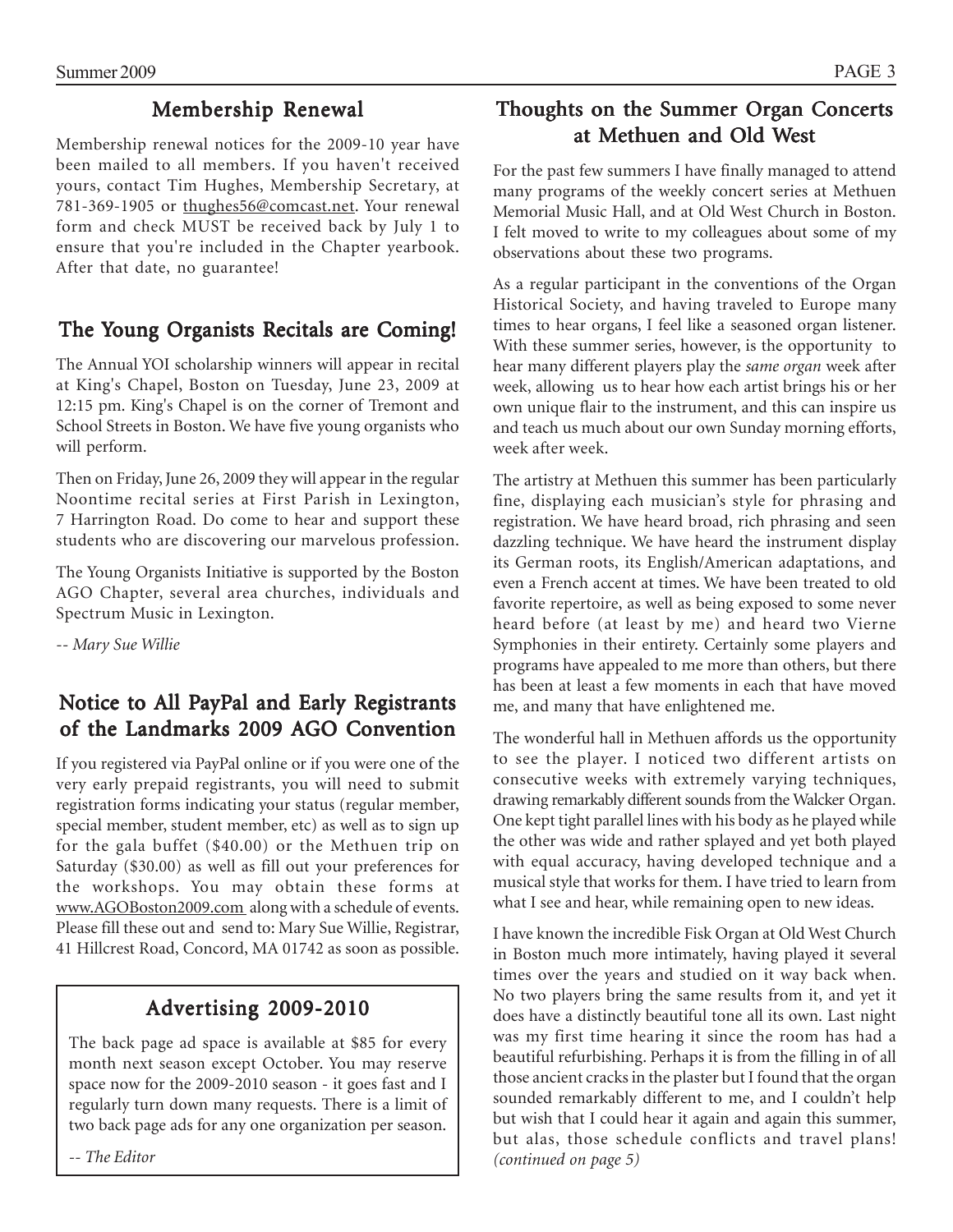### An Invitation to Advertise

### 2009-2010 Chapter Yearbook and Directory

The BAGO invites members and their professional asssociates to advertise in the 2009-2010 edition of the Boston Chapter Yearbook. By advertising in the Yearbook, our 500 or so members will have quick and easy reference to your services.

We encourage submission of ad copy by electronic medium, but camera-ready ads for scanning or custom designing of ads is available for additional fees.

To place an advertisement in the 2009-2010 Boston Chapter Yearbook, submit (1) the completed contract below, (2) An electronic copy by e-mail or camera-ready ad, and (3) a check for the appropriate amount made payable to "Boston Chapter AGO"

Mail to: Lee Ridgway, 2 Mellon Street, Boston, MA 02124-3621 ridgway@mit.edu Deadline: July 10, 2008

### **Advertising Contract Boston Chapter of the American Guild of Organists 2009-2010 Chapter Yearbook and Directory Deadline: July 10, 2009**

Name:

Organization/Business:

Postal Address:

Telephone (Home):  $[Work):$  Fax: E-Mail Address:

**Order:** 

**QUse copy from 2008-2009 Yearbook (electronic rate)** $\sim$ 

■New Electronic Ad Copy

Camera-Ready (copy enclosed)

Custom-Design (information enclosed)

**Payment** of \$ is enclosed.

| Page Size:                           |                                     | Electronic:      | <b>Camera-Ready:</b> | <b>Custom Design:</b> |  |
|--------------------------------------|-------------------------------------|------------------|----------------------|-----------------------|--|
|                                      | $\Box$ 1/6 page $(4.5 \times 1.25)$ | $\square$ \$40.  | $\square$ \$55.      | $\square$ \$60.       |  |
|                                      | $\Box$ 1/4 page $(4.5 \times 1.75)$ | $\square$ \$75.  | $\square$ \$90.      | $\square$ \$95.       |  |
| $\Box$ 1/2 page $(4.5 \times 3.75)$  |                                     | $\square$ \$130. | $\square$ \$145.     | $\square$ \$170.      |  |
| <b>OFull Page</b> $(4.5 \times 7.5)$ |                                     | $\square$ \$200. | $\square$ \$215.     | $\square$ \$255.      |  |

### **Explanation of Ads:**

 *The Chapter reserves the right to request changes in ads that are not appropriate for the amount of space selected.* 

 *All ads are reproduced in black & white. Please contact the Dean if you are interested in advertising on the cover or in the center spread.* 

**Please note: The following will be honored on a first-come, first-served basis.**   $\square$ \$200.  $\square$ \$200.  $\square$ \$400.  $\square$ \$400.  $\square$ \$400.  $\square$ \$400.  $\square$ Center-spread

**• Electronic:** Our Yearbook is produced electronically. It is to your advantage to provide your ad by electronic means, unlayered PDF files being the preferred medium.

^ Please note: If your ad was in the 2008-2009 yearbook, we already have it in electronic format. y **Camera-Ready:** If you are unable to provide us with an electronic ad by e-mail, then our

designer can scan your camera-ready copy for a \$15 fee.

y **Custom-Design:** Our designer will also be happy to custom-design a simple ad for you.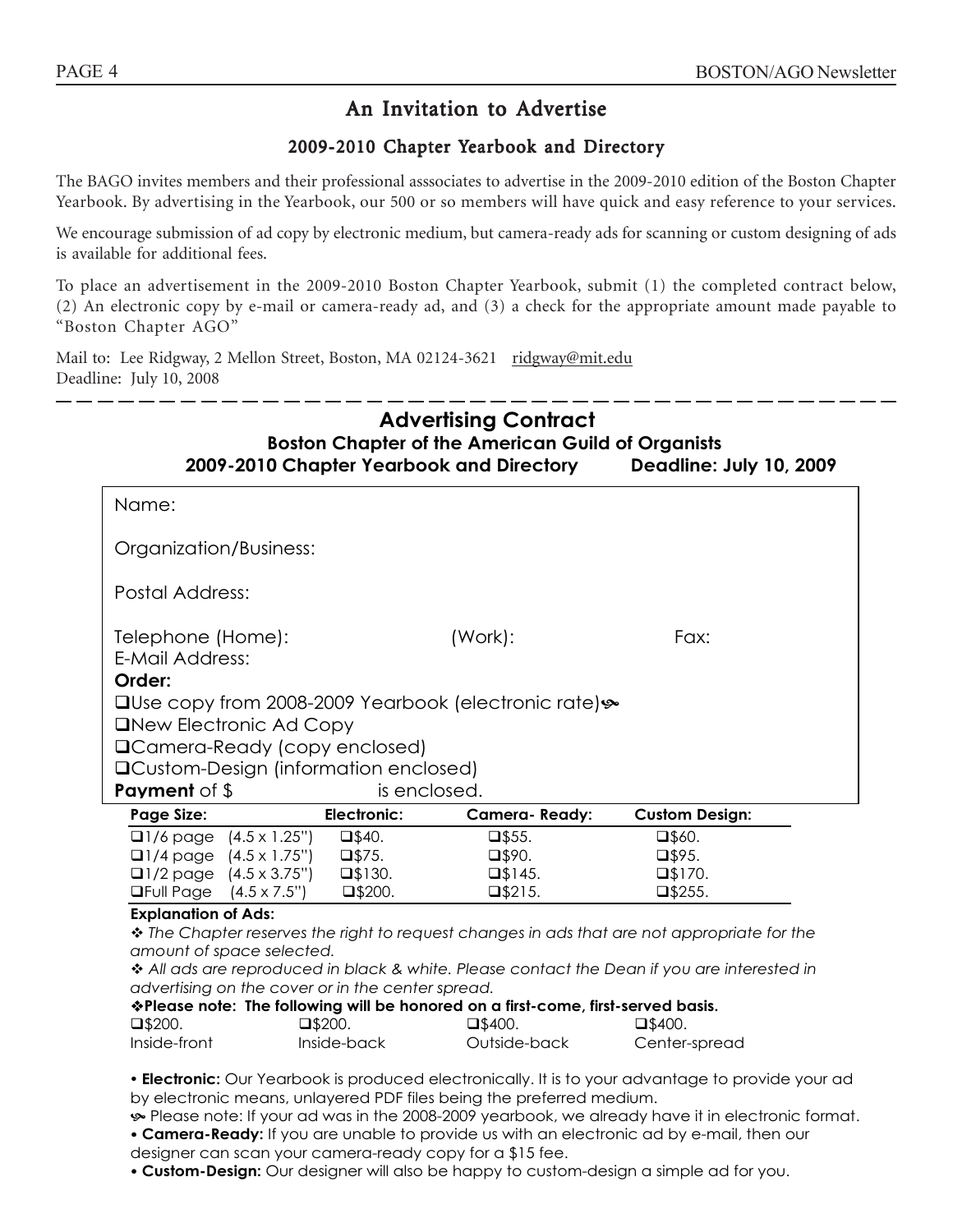### **Summer Concert Series** (continued from page 3)

I highly commend these two series to you, each summer. Try to squeeze attending several concerts in between things or even, if possible make a night of it each week. Meet an old friend before, or bring a new friend and introduce them to the world of Organ concerts. These are just two that I know well, but there may be others, or even there should be others!

*-- Robert Barney (written in August 2008)*

## Longy Groups Auditioning Singers

At Longy School of Music, two vocal groups are currently auditioning singers for next fall. Auditions will continue over the summer.

### As part of the Continuing Studies Program:

Early Music Vocal Ensemble

*group will find a convenient time to meet starting in September*

Cristi Catt will share her experiences as a member of the renowned vocal ensemble Tapestry in this course. Singers will prepare a program drawing on Medieval and early Renaissance vocal works tailored to the specific singers of the ensemble. The group will dive deeply into all aspects of ensemble singing to express the colors, shapes, and contours of this fascinating body of music and poetry. Audition required.

### As Part of the Preparatory Studies Program at Longy:

Longy A Cappella *meets Saturday afternoons starting in September*

Join your voice in harmony! Longy is looking for interested young singers to assemble a select group to perform a cappella literature and standardized small group vocal music including world, jazz, pop and show tunes. The group will perfect its sound and perform in concert fashion in and outside of the school environment. This group is open to instrumentalists and singers. Audition required. Ages 14–18.

Contact cristina.catt@longy.edu for more information

### **NEXT DEADLINE: August 7 for September, 2009 Issue**

Please send all notices, news, and articles to:

Jim Swist, 34 Jason Street #2, Arlington MA 02476 Or e-mail to swist@comcast.net (please no phone calls) (inline text or .doc/.pdf file attachment)

Include: day, date, time, brief description of program, location, address, phone number, price (or donation/free), and whether handicap-accessible.

### A Boston Organist's Saga – Chapter VI

The alarm clock rings on Mayor Menino's bedside stand. As he rubs his eyes and struggles into consciousness he remembers that today's the day the proposal to place statues of Johann Sebastian Bach and Felix Mendelssohn on the Commonwealth Avenue Mall will be discussed at City Hall. He begins composing his response:

"First of all, there's no more room left on the Commonwealth Mall unless you want to replace the sidewalks with statues. Secondly, this is one of the most prosperous parts of Boston and needs no further help from the city. And, finally, we've got to do something to help Jamaica Plain recover its former glory. Does anyone have some ideas for that?"

Later that day at City Hall, after hearing the words that the Mayor had composed in bed that morning, Lois Regestein was stunned for a moment. She had been dreaming of the statues on the Commonwealth Mall ever since she thought of it while listening to the magnificent Hook organ in Berlin's Holy Cross Church. But the Mayor had a point — actually several points. And no one loved Jamaica Plain more than Lois Regestein. Suddenly she spoke, "Mayor Menino, perhaps you're right. There are plenty of statues on Commonwealth Avenue. And besides, Bach and Mendelssohn aren't exactly Boston citizens even though their spirits spend a lot of time here. How about a couple of statues honoring two of Jamaica Plain's most distinguished residents, Elias and George G. Hook, placed prominently in the center of Jamaica Plain?"

Just at that moment a shocked looking aide strode swiftly to the Mayor's side and whispered in his ear...

### *-- George Bozeman*

*Note:* Thank you, George Bozeman, organ builder (visit a fine instrument of his at St. Paul's, Brookline), performer and historian – for penning this chapter. An active member of the Boston and New Hampshire AGO chapters, George is a frequent contributor to *The Diapason, The American Organist* and *The Tracker.* Don't miss his great reviews of recent CDs.

I began this story in our December newsletter in hopes that it would entice more members to read the newsletter. If you go back and reread the five previous chapters, you'll see some of the tremendous collective creativity within our chapter. I hope the Saga will continue. Please send the next chapter to the newsletter Editor or the new SubDean. Leave the final sentence unfinished, to be a starting point for the next writer. Thank you.

*-- Joyce Painter Rice*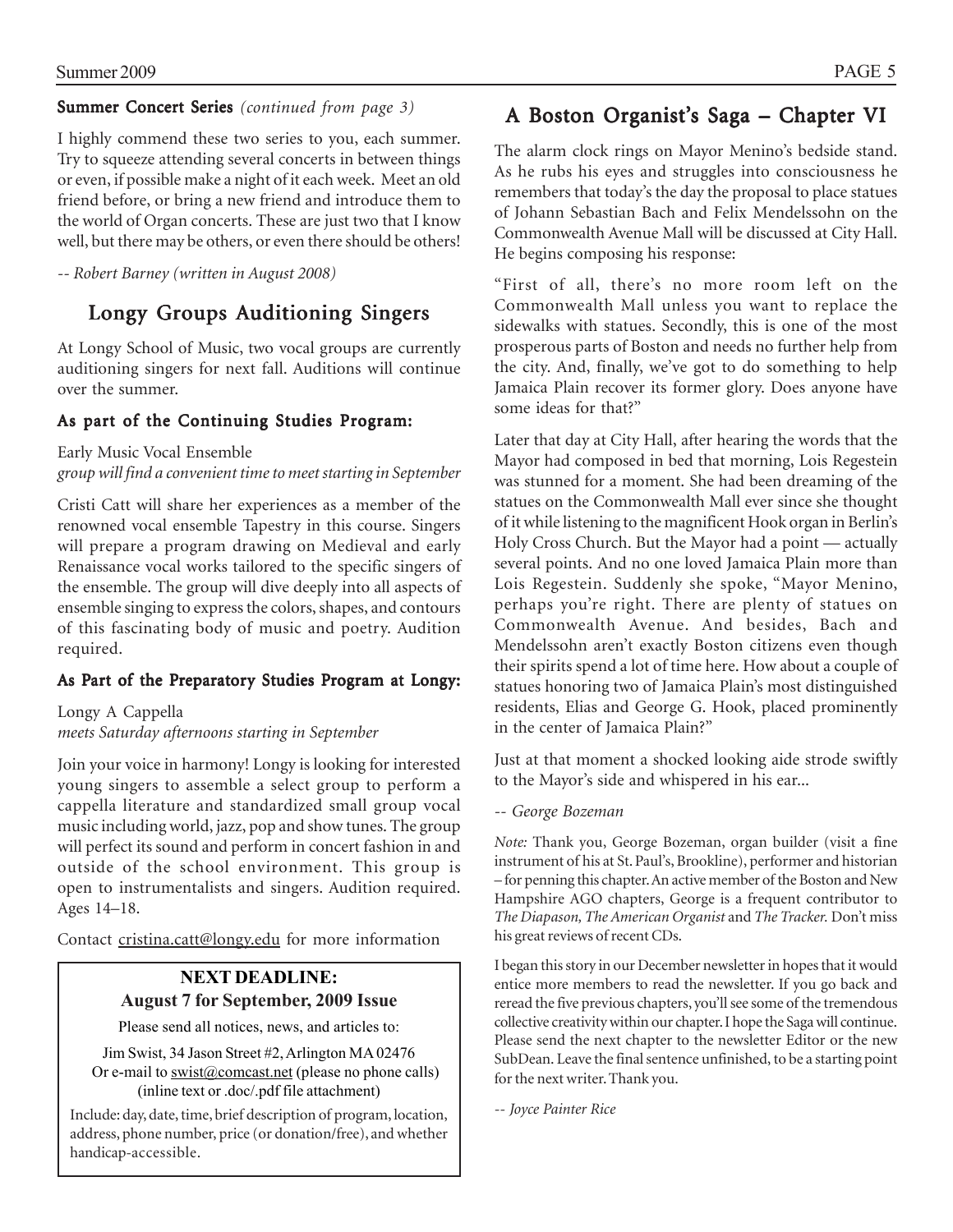### **BOSTON/AGO CONCERT CALENDAR**

### Tuesday, June 2 12:15 pm

Elaine Dykstra, organ: Bach, Franck, Gigout. King's Chapel, 58 Tremont St, Boston. 617-868-8658 Donation \$3 因

### Wednesday, June 3

#### 8:00 pm

Exsultemus: *The Elvas Songbook:* Secular Portuguese songs of the 16th century. St Anthony's Church, 400 Cardinal Medeiros Way, East Cambridge. 857-998-0219 Free

### 8:00 pm

Maxine Thévenot, organ: Preston, Landry, Litaize, Hampton, Stacey, Vierne. Methuen Memorial Music Hall, 192 Broadway, Methuen MA. 978-685-0693 \$10/5

# Friday, June 5

### 12:00 noon

Windhammer Chamber Players: woodwind quintet & piano: Thuille, Gordon Jacob, Roussel. First Parish, 7 Harrington Rd, Lexington MA. 781-862-8200 Free 因

### 12:15 pm

Elaine Dykstra, organ: Trinity Church, Copley Sq, Boston. 617-536-0944 x389 Donation **b** 

#### 8:00 pm

Exsultemus: *The Elvas Songbook:* Secular Portuguese songs of the 16th century. First Lutheran Church, 299 Berkeley St, Boston. 857-998-0219 Free

### Saturday, June 6 10:00 am - 3:00 pm

Back Bay Ringers Handbell Workshop with Cathy Moklebust. Boston Univ. College of Fine Arts, www.backbayringers/bbrworkshop.html \$45 includes 8:00 pm Concert.

### 3:00 pm

Newport Baroque presents: Pieter Affourtit, violinist & bowmaker: lecture on "The Development of Bows" Redwood Library & Athenaeum, 50 Bellevue Ave, Newport RI. 401-855-3096 Donation **b** 

### 8:00 pm

Back Bay Ringers; Cathy Moklebust: "Art of Ringing": Moklebust world premiere. Boston University Dance Theater. www.backbayringers.org

### 8:00 pm

Newport Baroque presents: Pieter Affourtit, violin; Sachiyo Hayashi, traverso; Audrey & Paul Ciennewa, basso continuo: Bach, Couperin, Telemann. Hawes Room at Trinity Church, One Queen Anne Sq, Newport RI. 401-855-3096 \$25/10 (6-18)  $\boxed{6}$ -10% srs, sts, mil, WGBH, EMA

### Sunday, June 7 5:00 pm

Trinity Haverhill Choir (Rice, *cond/org*): Evensong for Trinity Sunday: Tallis, Handl, Baynon, D Mason. Trinity Episcopal Church, 26 White St, Haverhill MA. 978-372-4244 Free **b** 

### Monday, June 8

### 7:30 pm

Recorders/Early Music MetroWest Open Reading (Beardslee, *leader*): *Roman Holiday* - Palestrina, others. Trinity Episcopal Church, 81 Elm St, Concord MA. 978-264-0584 Don \$5

### Tuesday, June 9

#### 12:15 pm

Travessada: Peter H Bloom, Eric Haas, Na'ama Lion, David F Place, Renaissance flutes: Gibbons, Purcell, Flexer, van Ness. King's Chapel, 58 Tremont St, Boston. 617-868-8658 Donation \$3 因

#### 4:00 pm

Concordia Consort (Beardslee, *dir*); Lisa Lofdahl, soprano: Anonymous, Dunstable, Frye, Henry VIII, Byrd, Morley, Coprario, Stanford, Vaughan Williams, Dyson. Trinity Episcopal Church, 81 Elm St, Concord MA. 978-369-3715 Don \$5

### Wednesday, June 10

### 8:00 pm

Heinrich Christensen, organ; Jodi Hagen, violin: Rheinberger, Vaughan Williams, Vivaldi, Ramsey, Vandervelde, Woodman, Hakim. Methuen Memorial Music Hall, 192 Broadway, Methuen MA. 978-685-0693 \$10/5

### Friday, June 12 12:00 noon

Lexington Symphony Chamber Players (Watson, *cond*): Stravinsky, Grieg, Britten. First Parish, 7 Harrington Rd, Lexington MA. 781-862-8200 Free h

### Sunday, June 14 3:00 pm

Andrew Shenton, organ: Franck, Leighton, Lefebure-Wély. Cathedral of the Holy Cross, 1400 Washington St, Boston. 617-542-5682 Free 因

# Tuesday, June 16

### 12:15 pm

Stephen Swanberg, violin; Heinrich Christensen, organ: Bach, Handel. King's Chapel, 58 Tremont St, Boston. 617-868-8658 Donation \$3 | A

### Wednesday, June 17 8:00 pm

Jeffrey Wood, organ; Michael Calmès, tenor: Langlais, Alain, Duruflé, Vierne. Methuen Memorial Music Hall, 192 Broadway, Methuen MA. 978-685-0693 \$10/5

### Friday, June 19

### 12:00 noon

Duo con Anima, duo piano: Copland, Dello Joio, Bernstein, Creston. First Parish, 7 Harrington Rd, Lexington MA. 781-862-8200 Free h

### 7:30 pm

Renaissonics & Friends. Renaissonics & Friends (Tyson, *dir*); Ken Pierce, dancer/historian: Teaching dances from the 15th, 16th & 17th centuries. Refreshments. No partner required. Jewett Hall, First Church Cong, 11 Garden St, Cambridge. 617-661-3353 \$8

#### 8:00 pm

Choir of the Church of the Advent (Dwyer, *cond;* Wood, *assoc cond)*: Spring Choral Concert. Taverner *Missa 'O Michael';* Byrd, Parsons, Tallis. Reception follows. Church of the Advent, 30 Brimmer St, Boston. 617-523-2377 x41 Don \$15/10 因

### Sunday, June 21

#### 3:00 pm

Bálint Karosi, organ: Franck, Reger, Vierne. Cathedral of the Holy Cross, 1400 Washington St, Boston. 617-542-5682 Free 因

### Tuesday, June 23 12:15 pm

Young Organists Initiative Showcase Recital. King's Chapel, 58 Tremont St, Boston. 617-227-2155 Donation \$3 h

### 7:30 pm

Peter Richard Conte, organ. Pre-concert talk at 6:30. Merrill Auditorium at City Hall, 389 Congress St, Portland ME. 207-883-4234 Donation \$15, under 21 Free with ID  $\boxed{6}$ 

### Wednesday, June 24

### 12:15 pm

Richard Hill, organ: "A Musical Maypole": Campra, Soler, Jongen, Rheinberger. Unity Church, 13 Main St, North Easton MA. Donation to Music Fund

### 8:00 pm

Colin Lynch, organ: Litaize, Eben, Tournemire, Dupré, Vierne. Methuen Memorial Music Hall, 192 Broadway, Methuen MA. 978-685-0693 \$10/5

### Friday, June 26 12:00 noon

YOI Scholarship winners. First Parish, 7 Harrington Rd, Lexington MA. 781-862-8200 Free **A**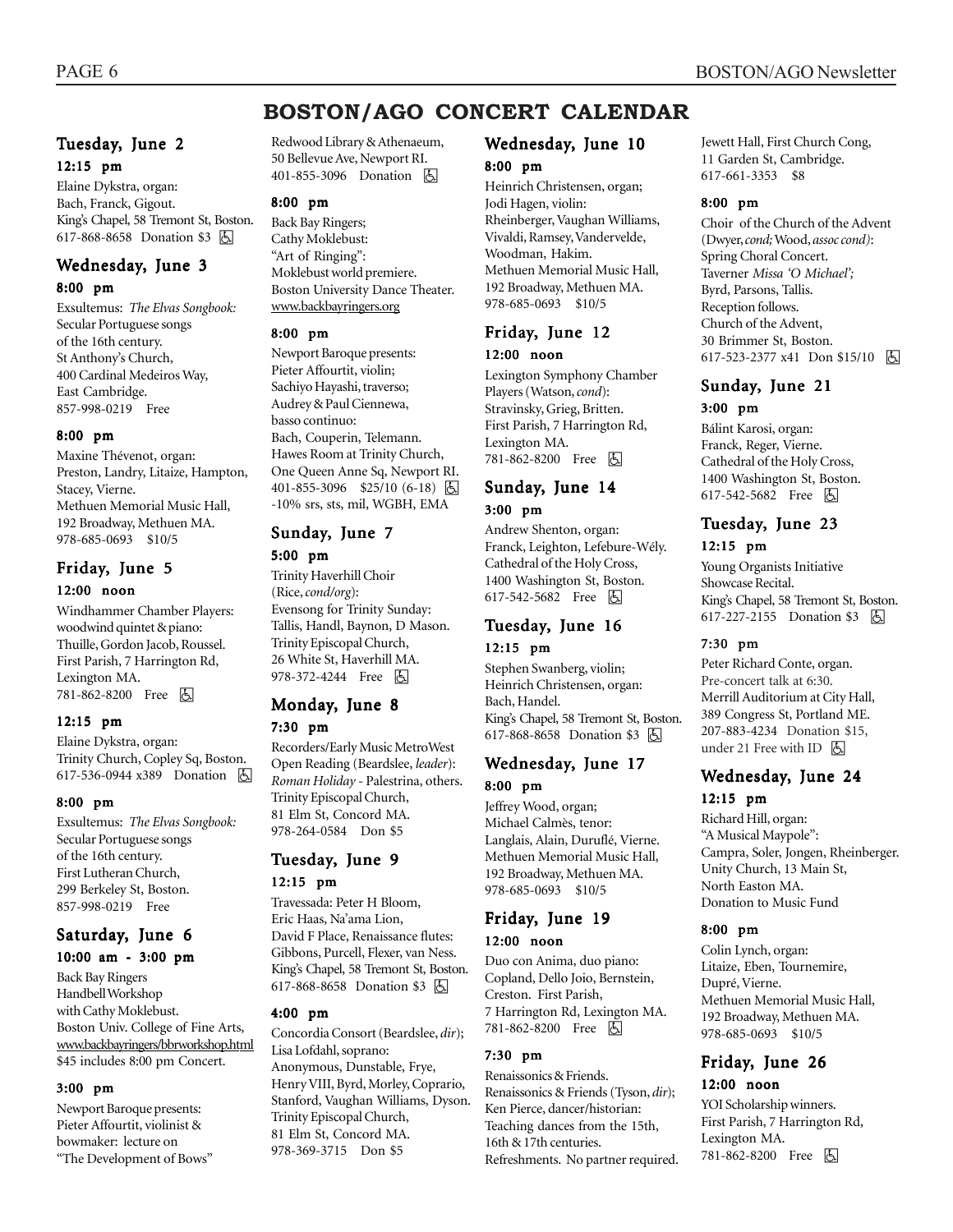### 8:00 pm

Choir of Royal Holloway, University of London; Buttrick Sinfonia (Rupert Gough, *dir*): Carson Cooman Oratorio *The Revelations of Divine Love (Metaphors from Sea & Sky)*. Memorial Church, Harvard Univ, Cambridge. Free

### Tuesday, June 30

#### 12:15 pm

Yun Thwaits & Friends. Traditional Chinese Music. King's Chapel, 58 Tremont St, Boston. 617-868-8658 Donation \$3 h

### 7:30 pm

Christ's College Choir. First Parish Church, 1 Church St, Wakefield MA. Donation **A** 

### 7:30 pm

Jonas Nordwall, organ. Pre-concert talk at 6:30. Merrill Auditorium at City Hall, 389 Congress St, Portland ME. 207-883-4234 Donation \$15, under 21 Free with ID  $\boxed{6}$ 

### Wednesday, July 1 8:00 pm

Daniel Brondel, organ: Reger, Couperin, Bach, Widor, Gluck, Alain, Prokofiev, Vierne. Methuen Memorial Music Hall, 192 Broadway, Methuen MA. 978-685-0693 \$10/5

### Friday, July 3 12:00 noon

The Battle Green Press: American music for brass quintet. First Parish, 7 Harrington Rd, Lexington MA. 781-862-8200 Free 因

### Saturday, July 4

### 11:30 am

Charlestown Organ Demonstration: Woodberry & Harris Op 100 (III-43) St Mary's Church, 55 Warren St, Charlestown MA. leonardociampa@hotmail.com

### Tuesday, July 7 12:15 pm

Edwin Lawrence, organ: CPE Bach, Sweelinck, Shawn. King's Chapel, 58 Tremont St, Boston. 617-868-8658 Donation \$3 &

### 7:30 pm

Carol Williams & RayCornils, organ. Pre-concert talk at 6:30. Merrill Auditorium at City Hall, 389 Congress St, Portland ME. 207-883-4234 Donation \$15, under 21 Free with ID  $\boxed{6}$ 

### Wednesday, July 8 8:00 pm

Nancianne Parrella, organ: Bach, Rheinberger, Sowerby, Mulet, Demessieux, Widor, Franck, Tournemire. Methuen Memorial Music Hall, 192 Broadway, Methuen MA. 978-685-0693 \$10/5

### Friday, July 10 12:00 noon

Minuteman Chamber Orchestra (Yost, *cond*); Thomas Dawkins, baritone: Mahler *Songs of a Wayfarer,* Schoenberg Chamber Symphony Op 9. First Parish, 7 Harrington Rd, Lexington MA.

781-862-8200 Free **A** 

### Sunday, July 12 4:00 pm

Tour & Demonstration of Instruments. Chapel Arts New England, Gorham NH. 603-466-2865 Donation

### Monday, July 13

### 7:30 pm

Recorders/Early Music MetroWest Open Reading (Beardslee, *leader*): *Dutch Treat* - Sweelinck, others. Trinity Episcopal Church, 81 Elm St, Concord MA. 978-264-0584 Don \$5

### Tuesday, July 14

### 12:10 pm

Ray Cornils, organ. First Parish Church, UCC, Maine St & Bath Rd, Brunswick ME. 207-729-7331 Donation \$5

### 12:15 pm

Nancy Hurrell, Renaissance harps: King's Chapel, 58 Tremont St, Boston. 617-868-8658 Donation \$3 因

### 4:00 pm

Bala Brass (Hawes, *dir*): Thomas *Street Song;* others. Trinity Episcopal Church, 81 Elm St, Concord MA. 978-369-3715 Don \$5

### 8:00 pm

David Beyer, organ. Old West Church, 131 Cambridge St, Boston. 617-739-1340 Donation  $\Box$ 

### Wednesday, July 15 8:00 pm

Richard Webster, organ; Beacon Brass Quintet: Farnum, Ruggles, Bach, Janacek, Karg-Elert, Williams, Webster. Methuen Memorial Music Hall, 192 Broadway, Methuen MA. 978-685-0693 \$10/5

### Friday, July 17

### 12:00 noon

Bradford Conner, piano; Carol Epple, flute; Elizabeth Connors, clarinet: Danzi *Concertante,* Saint-Saëns, Mozart. First Parish, 7 Harrington Rd, Lexington MA. 781-862-8200 Free **b** 

### Sunday, July 19 4:00 pm

Susan Ferre, organ. Chapel Arts New England, Gorham NH. 603-466-2865 Donation

# Tuesday, July 21

12:10 pm Harold Stover, organ. First Parish Church, UCC, Maine St & Bath Rd, Brunswick ME. 207-729-7331 Donation \$5

### 12:15 pm

Ellen Pond, organ. King's Chapel, 58 Tremont St, Boston. 617-868-8658 Donation \$3 因

### 7:30 pm

Felix Hell, organ; Pre-concert talk at 6:30. Merrill Auditorium at City Hall, 389 Congress St, Portland ME. 207-883-4234 Donation \$15, under 21 Free with ID  $\boxed{6}$ 

### 8:00 pm

Joyce Painter Rice, organ: Corrette, Buxtehude, Bach, Böhm, Bender, Guilmant, Tournemire, Diemer. Old West Church, 131 Cambridge St, Boston. 617-739-1340 Donation **b** 

# Wednesday, July 22

12:15 pm

Richard Hill, organ: "A Summer Serenade": MacDowell, Lemare, Kinder, Friml, Frysinger. Unity Church, 13 Main St, North Easton MA. Donation to Music Fund

### 8:00 pm

David C Pickering, organ: Bach, Hindemith, Franck, Gawthrop. Methuen Memorial Music Hall, 192 Broadway, Methuen MA. 978-685-0693 \$10/5

### Friday, July 24 12:00 noon

Rebecca Hains, soprano; Thomas Dawkins, piano; Angeliki Theoharis, mezzo-soprano: Bernstein Music from *West Side Story, Candide.* First Parish, 7 Harrington Rd, Lexington MA. 781-862-8200 Free h

### Tuesday, July 28 12:10 pm

Ann Hartzler, organ. First Parish Church, UCC, Maine St & Bath Rd, Brunswick ME. 207-729-7331 Donation \$5

### 12:15 pm

Peter H Bloom, grand flutes; Mary Jane Rupert, harp; Karl Henning, clarinet: "Bullish Upticks (II)": Henning. King's Chapel, 58 Tremont St, Boston. 617-868-8658 Donation \$3 因

### 8:00 pm

Mark Nelson, organ. Old West Church, 131 Cambridge St, Boston. 617-739-1340 Donation  $\boxed{6}$ 

### Wednesday, July 29

### 8:00 pm

Roberto Scarpa Meylougan, organ: Refice, Bach, Bossi, Rossini, Dupré, Messiaen. Methuen Memorial Music Hall, 192 Broadway, Methuen MA. 978-685-0693 \$10/5

### Friday, July 31 12:00 noon

Benjamin Sears, baritone; Bradford Conner, piano: Love songs from classical favorites.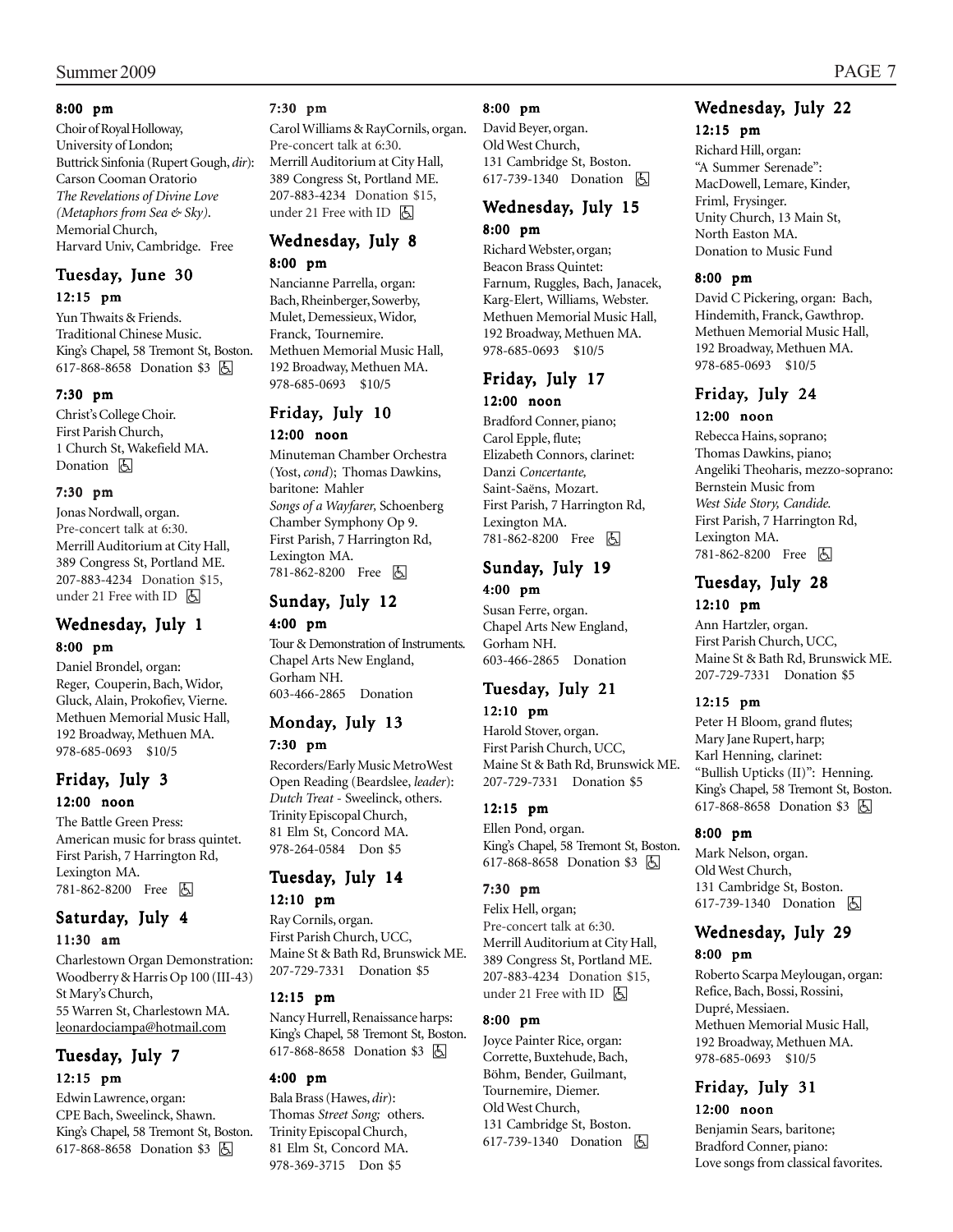First Parish, 7 Harrington Rd, Lexington MA. 781-862-8200 Free h

### Tuesday, August 4 12:10 pm

Edward Alan Moore, organ. First Parish Church, UCC, Maine St & Bath Rd, Brunswick ME. 207-729-7331 Donation \$5

#### 12:15 pm

Kola Owolabi, organ. King's Chapel, 58 Tremont St, Boston. 617-868-8658 Donation \$3 **b** 

#### 7:30 pm

Thomas Heywood, organ. Pre-concert talk at 6:30. Merrill Auditorium at City Hall, 389 Congress St, Portland ME. 207-883-4234 Donation \$15, under 21 Free with ID  $\boxed{6}$ 

### 8:00 pm

Naomi Shiga, organ. Old West Church, 131 Cambridge St, Boston. 617-739-1340 Donation **b** 

### Wednesday, August 5

### 8:00 pm

Anthony Williams, organ: Refice, Bach, Bossi, Rossini, Dupré, Messiaen. Methuen Memorial Music Hall, 192 Broadway, Methuen MA. 978-685-0693 \$10/5

### Friday, August 7 12:00 noon

Mary Neumann, flute; John Kramer, piano. First Parish, 7 Harrington Rd, Lexington MA. 781-862-8200 Free **b** 

## Monday, August 10

### 7:30 pm

Recorders/Early Music MetroWest Open Reading (Beardslee, *leader*): *French Silk* - Chansons from Renaissance Paris. Trinity Episcopal Church, 81 Elm St, Concord MA. 978-264-0584 Don \$5

### Tuesday, August 11 12:10 pm

Katelyn Emerson, organ. First Parish Church, UCC, Maine St & Bath Rd, Brunswick ME. 207-729-7331 Donation \$5

#### 12:15 pm

Band of Liberty Clarinet Quartet. King's Chapel, 58 Tremont St, Boston. 617-868-8658 Donation \$3 &

#### 4:00 pm

Eileen Callahan, soprano: Sheila Beardslee, recorder; Mai-Lan Broekman, viola da gamba; Hendrik Broekman, organ: Handel, Bach, Morel, others. Trinity Episcopal Church, 81 Elm St, Concord MA. 978-369-3715 Don \$5

#### 8:00 pm

Jonathan Wohlers, organ. Old West Church, 131 Cambridge St, Boston. 617-739-1340 Donation **囚** 

### Wednesday, August 12 8:00 pm

Alison Luedecke, organ: Pachelbel, Bruhns, Bach, Phillips, Hielscher, Widor, Duruflé. Methuen Memorial Music Hall, 192 Broadway, Methuen MA. 978-685-0693 \$10/5

### Friday, August 14 12:00 noon

Boston Pipers, bamboo pipes & organ; Dan Campolieta, organ: All French program. First Parish, 7 Harrington Rd, Lexington MA. 781-862-8200 Free **b** 

### Sunday, August 16

4:00 pm

Michie Akin & David Westfall, piano. Back Gallery, Chapel Arts New England, Gorham NH. 603-466-2865 Donation

### Tuesday, August 18 12:10 pm

Clarissa Brown, organ. First Parish Church, UCC, Maine St & Bath Rd, Brunswick ME. 207-729-7331 Donation \$5

### 12:15 pm

Max Kenworthy & Nicholas Grigsby, organ duo. King's Chapel, 58 Tremont St, Boston. 617-868-8658 Donation \$3 因

### 7:30 pm

Ray Cornils, organ; Kotzschmar Festival Brass. Pre-concert talk at 6:30. Merrill Auditorium at City Hall, 389 Congress St, Portland ME. 207-883-4234 Donation \$15, under 21 Free with ID  $\boxed{6}$ 

#### 8:00 pm

The Yokohama Lucys, organ. Old West Church, 131 Cambridge St, Boston. 617-739-1340 Donation **A** 

### Wednesday, August 19

#### 8:00 pm

Bryan K Mock, organ: Bach, Bolcom, Widor, Liszt. Methuen Memorial Music Hall, 192 Broadway, Methuen MA. 978-685-0693 \$10/5

### Friday, August 21 12:00 noon

Paul Carson & Kelly Seitz, duo piano. First Parish, 7 Harrington Rd, Lexington MA. 781-862-8200 Free 因

#### 8:00 pm

The Yokohama Lucys, organ. Annisquam Village Church, 820 Washington St, Gloucester MA. 978-283-1909 Free

### Saturday, August 22

### 7:30 pm

The Yokohama Lucys, organ. St John's Episcopal Church, 48 Middle St, Gloucester MA. 978-283-1909 Free

### Sunday, August 23

### 4:00 pm

The Yokohama Lucys, organ. Ascension Memorial Epis. Church, 31 County St, Ipswich MA. 978-283-1909 Free

### 4:00 pm

Charles Lang, viola da gamba & cello; Susan Ferre, harpsichord & organ. St Barnabas Episcopal Church, Berlin NH. 603-466-2865 Donation

### Tuesday, August 25 12:15 pm

Franziska Huhn, harp: Bach, Fauré, de Falla. King's Chapel, 58 Tremont St, Boston. 617-868-8658 Donation \$3 [5]

### 7:30 pm

Barbara Dennerlein, organ;

### PAGE 8 BOSTON/AGO Newsletter

Pre-concert talk at 6:30. Merrill Auditorium at City Hall, 389 Congress St, Portland ME. 207-883-4234 Donation \$15, under 21 Free with ID  $\boxed{6}$ 

### Wednesday, August 26

### 12:15 pm

Richard Hill, organ: Thomas, Yon, Best, Wesley, Silas, Bairstow. Unity Church, 13 Main St, North Easton MA. Donation to Music Fund

#### 8:00 pm

Rául Prieto Ramírez, organ: Bach, Bruna, Reger, Franck, Liszt. Methuen Memorial Music Hall, 192 Broadway, Methuen MA. 978-685-0693 \$10/5

### Friday, August 28

#### 12:00 noon

Lyricum Woodwind Quintet; Marilyn Becker, piano: Beethoven piano quintet, others. First Parish, 7 Harrington Rd, Lexington MA. 781-862-8200 Free **A** 

### Wednesday, September 2 8:00 pm

Bálint Karosi, organ: Mendelssohn, Schumann, Bach, Liszt. Methuen Memorial Music Hall, 192 Broadway, Methuen MA. 978-685-0693 \$10/5

### Friday, September 4 12:00 noon

Lee Ridgway, harpsichord: 17th & 18th century music. First Parish, 7 Harrington Rd, Lexington MA. 781-862-8200 Free h

### Saturday, September 5 2:00 pm

Methuen Young People's Theatre: Gilbert & Sullivan *Ruddigore.* Methuen Memorial Music Hall, 192 Broadway, Methuen MA. 978-685-0693 \$10/5

### 4:00 pm

Christa Rakich, clavishord, organ, multiple harpsichords; Charles Lang, viola da gamba; Period instruments: Big Moose Mini-Bach Festival. Chapel Arts New England, Gorham NH. 603-466-2865 Donation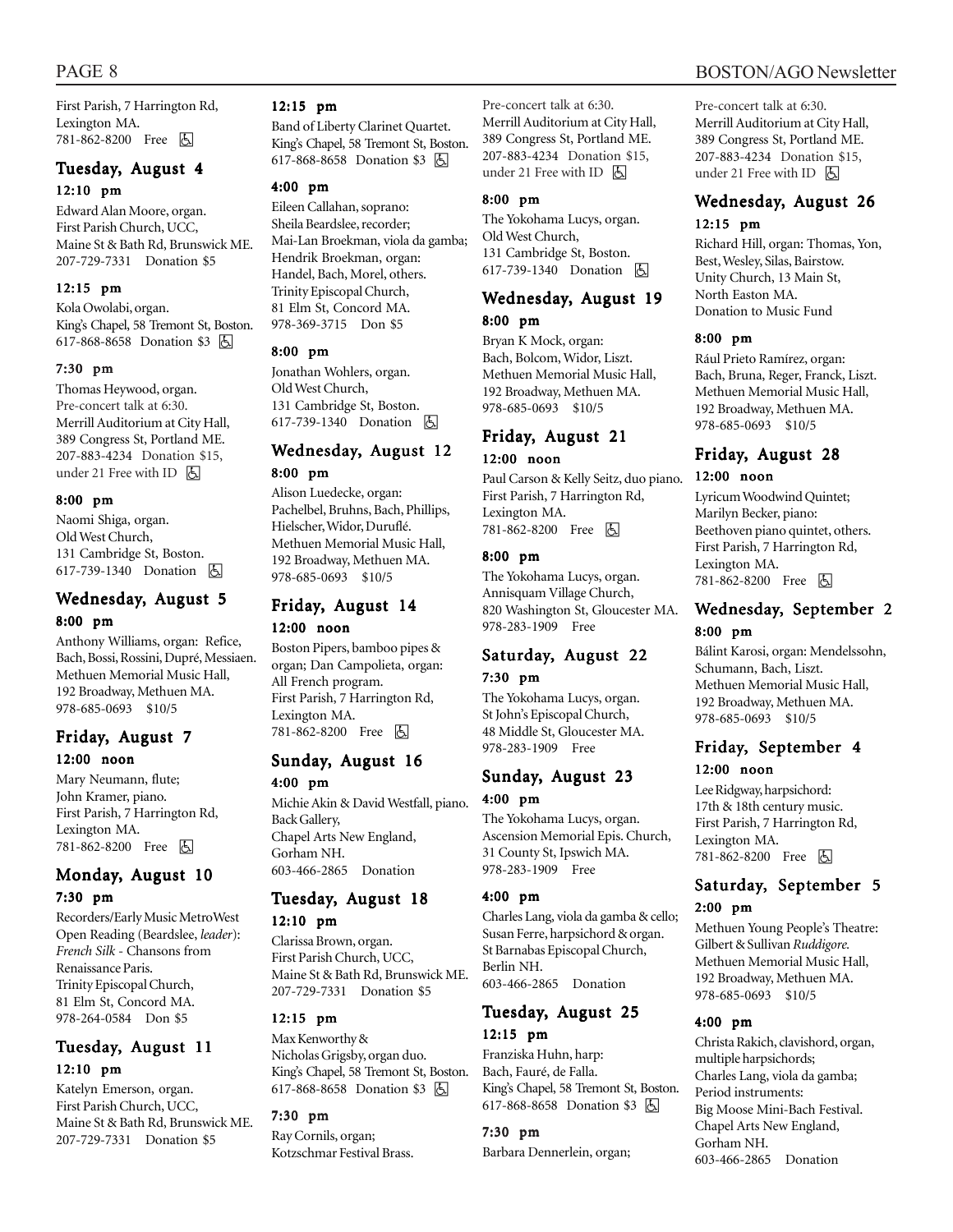### 7:30 pm

Methuen Young People's Theatre. *See above at 2:00 pm.*

### Sunday, September 6 3:00 pm

Methuen Young People's Theatre. *See Saturday, Sept 5 at 2:00 pm.*

### 4:00 pm

Christa Rakich & Charles Lang. *See Saturday, Sept 5 at 4:00 pm.* St Barnabas Episcopal Church, Berlin NH.

# Friday, September 11

### 12:00 noon

Shaylor Lindsay, piano & Friends: Stravinsky Suite for violin, clarinet, & piano from *L'Histoire du Soldat.* First Parish, 7 Harrington Rd, Lexington MA. 781-862-8200 Free **b** 



Saturday, July 4

### CHARLESTOWN ORGAN DEMONSTRATION

11:30 a.m. – Leonardo Ciampa demonstrates the magnificent, tonally unaltered Woodberry & Harris Op. 100 (III-43) at St. Mary's Church 12:10 p.m. – Open console

12:30 p.m. – Brown-bag lunch (hot & cold beverages provided) 1:15 p.m. *(by prior appointment only)* – Visit to the historic 1868 Baumgarten (III-32) at the now-closed St. Catherine of Siena. *(Note: this historic organ is for sale.)* 

> St. Mary's Church is located at 55 Warren St. in Charlestown. 10-minute walk from Community College (Orange Line) T stop.

For more information: leonardociampa@hotmail.com

## "The Yokohama Lucys"

Eight Organists from Minato Mirai Hall (Fisk Opus IIO "Lucy", Yokohama, Japan)  $\sim$  *On Tour*  $\sim$ 

in Boston

 $Old West$   $\mathcal{L}$ isk  $Opus$  55

Tuesday, August 18, 8:00 pm

in Gloucester Annisquam Village Church Jeremy Adams Organ

Friday, August 21, 8:00 pm

St. John's Episcopal Church Fisk, Opus 97 Saturday, August 22, 7:30 pm

in Ipswich

Ascension Memorial Episcopal Church Fisk, Opus 62 Sunday, August 23, 4:00 pm

INFORMATION at cbfisk@cbfisk.com 978.283.1909

# *The***40th** *annual season of* **Summer Sings**

**8 Tuesday evenings at 8 PM**

**Noble and Greenough School** Lawrence Auditorium / Wheeler Music Center

10 Campus Drive, Dedham

**Ample Free Parking • Air Conditioned**

*\$10.00 General Admission / \$9.00 for Seniors \$5 Students / Discounted admission packages for 3, 6, or 8 sings available at the door or in advance from our website:*

**www.MasterworksChorale.org**

*Bring your own score or borrow one from us!*

| 6/16           | <b>MOZART</b>            | Requiem                              | Steven Karidoyanes                  |  |
|----------------|--------------------------|--------------------------------------|-------------------------------------|--|
| 6/23           | <b>HAYDN</b>             |                                      | Mass in Time of War John W. Ehrlich |  |
| 6/30           | <b>BRAHMS</b>            | <b>Ein Deutsches Requiem</b>         | Steven                              |  |
|                |                          |                                      | Karidoyanes                         |  |
|                | 7/7 J.S. BACH Magnificat |                                      | Katherine FitzGibbon                |  |
| 7/14           | FAURÉ <i>Requiem</i>     |                                      | Steven Karidovanes                  |  |
| 7/21           |                          | HAYDN Lord Nelson Mass Amy Lieberman |                                     |  |
| 7/28           | <b>VIVALDI</b>           | Gloria                               | Jane Ring Frank                     |  |
| 8/4            | MENDELSSOHN              | Eliiah                               | Anne Watson Born                    |  |
| (781) 235-6210 |                          |                                      |                                     |  |

### See You in September

The Newsletter will be taking July and August off! We wish all of you a restful and safe summer.

> *-- Jim Swist, Editor -- Barbara Swist, Publisher*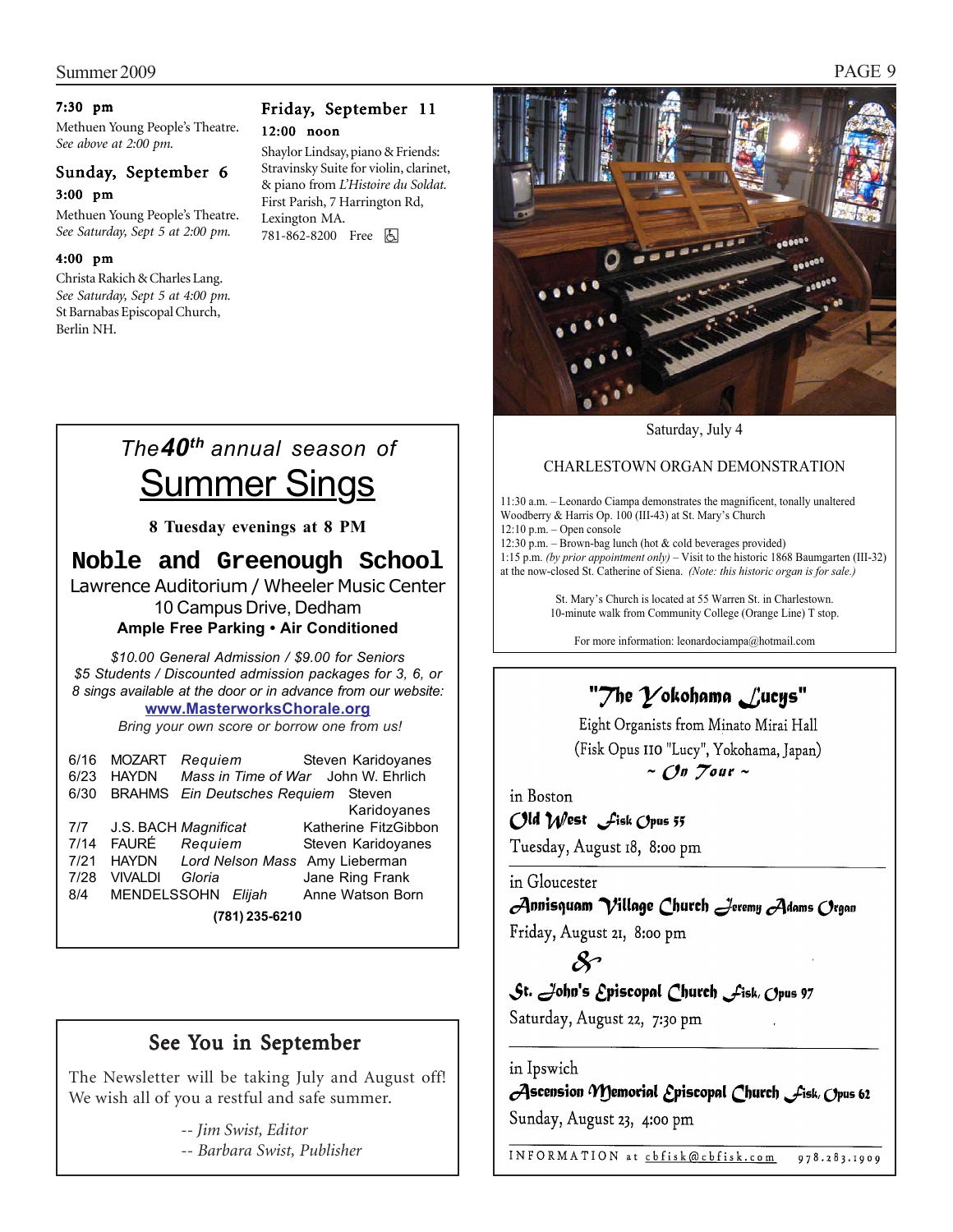# <u>AGO Boston Chapter Substitute List</u><br>UPDATED May 2009

| Name                                | Phone                                | E-mail                                                      | From/<br>Driving radius            | Denoms.<br>Comfortable       | Available<br>Sundays? | Available<br>as Interim? |
|-------------------------------------|--------------------------------------|-------------------------------------------------------------|------------------------------------|------------------------------|-----------------------|--------------------------|
|                                     |                                      |                                                             |                                    | with                         |                       |                          |
| ALCOMBRIGHT, Matthew                | 413.652.1348                         | matt.alcombright@gmail.com                                  | Boston $+30$ mi.                   | RC                           | P.M. only             | Yes                      |
| AUNER, Edie                         | (w) 617.627.5616<br>(h) 781.777.2376 | Edith.Auner@tufts.edu                                       | Medford + 10 mi. preferred         | $E$ (open to<br>others)      | Yes                   | No                       |
| BAKER, David                        | 617.367.4260                         | $d$ gb137@mac.com                                           | Boston $+30$ mi.                   | <b>ALL</b>                   | Yes                   | Yes                      |
| <b>BERMANI</b> . Eric               | 508.876.9911                         | StCatherinemusic@aol.com                                    | New England                        | <b>ALL</b>                   | P.M. only             |                          |
| BICHEL, Daryl                       | $(m)$ 617.312.8328                   | DarylBichel@aol.com                                         | Jamaica Plain                      | <b>ALL</b>                   | June 15-Sep. 19       |                          |
| BROMS, Edward A.                    | 617.548.3974                         | ebroms@diomass.org                                          | New England                        | <b>ALL</b>                   | No                    | No                       |
| BUDWEY, Stephanie                   | $(m)$ 508.245.2758                   | sbudwey@hotmail.com                                         | Boston + 50 mi.                    | ALL but T                    | No                    | No                       |
| CARSON, Laurence                    | (h)617.451.0822                      | laurence.carson2@verizon.net                                | Boston                             | ALL                          | No                    |                          |
|                                     | (w)781.235.0034                      |                                                             |                                    |                              |                       |                          |
| CATANESYE, William                  | 781.858.5087                         | wcatanesye@aol.com                                          | Boston $+35$ mi.                   | RC, E                        | After 10 A.M.         |                          |
| CHADWICK, Judith                    | 617.713.0193                         |                                                             | Brookline                          | P, E                         | Yes                   | Yes (org. only)          |
| COOMAN, Carson                      | 617.285.2577                         | carson@carsoncooman.com                                     | Cambridge/Boston                   | <b>ALL</b>                   | Yes                   | Yes                      |
| COVELL, Wendy                       | 617.731.3726                         | wendvcove@verizon.net                                       | <b>MBTA</b> from Boston            | <b>ALL</b>                   | No                    | No                       |
| D'ANGELO, Rich                      | (w) 617.266.2471                     | wolf@channelwolves.com                                      | Boston Metro area                  | RC (open to                  | Yes                   |                          |
|                                     | $(m)$ 617.513.8837                   |                                                             |                                    | others)                      |                       |                          |
| DeCUSATI, Claire                    | (h) 781-582-8722                     | decusati@verizon.net                                        | Greater Boston and points          | <b>ALL</b>                   | Yes                   | Yes                      |
|                                     | $(m)$ 781-291-9188                   |                                                             | south & west                       | <b>ALL</b>                   | Yes                   | Yes                      |
| DUERR, Cheryl<br>DUGAS, Neil        | 781.860.8893<br>617.661.2061         | clduerr@verizon.net<br>n-dugas@comcast.net                  | Greater Boston<br>Boston $+40$ mi. | <b>ALL</b>                   | Yes                   | No                       |
| FANTASIA, Philip                    | 508.359.4634                         | pmfantasia@mindspring.com                                   | Medfield                           | <b>ALL</b>                   | Yes                   |                          |
| FLUMMERFELT, Jane                   | (h) 781.734.0327                     | j.flummerfelt@comcast.net                                   | Unrestricted driving radius        | ALL                          | Yes                   | Yes                      |
|                                     | $(m)$ 617.875.9310                   |                                                             |                                    |                              |                       |                          |
| FLYYN, Greg                         | 617.730.9377                         | grgrflynn@gmail.com                                         | Boston                             | <b>ALL</b>                   | Yes                   | Yes                      |
| FUNG. Teresa                        | 781.575.0408                         | fung@simmons.edu                                            | Canton                             | ALL                          | Yes                   | Yes                      |
| GAARD, Sheldon                      | $(m)$ 507.318.9563                   | theharpistetc@msn.com                                       | New England                        | <b>ALL</b>                   | Yes                   | Yes                      |
| <b>GABLER, Rose Mary</b>            | 781.862.6322                         | rmgabler@aol.com                                            | Lexington                          | RC                           | Yes                   |                          |
| GALIE, Kevin                        | 617.427.2342                         | KevinJNGalie@gmail.com                                      | Eastern MA                         | <b>ALL</b>                   | Yes                   | Yes                      |
| GLACY, Kurt                         | 781.426.1194                         | OrgelBear@aol.com                                           |                                    | $\overline{P}$ , RC          | Yes                   |                          |
| GODA, Glenn                         | (h) 617.442.7079                     | glenngoda1545@aol.com                                       | Roxbury                            | ALL                          | No                    |                          |
|                                     | $(w)$ 617.445.2600                   |                                                             |                                    |                              |                       |                          |
| GRAY, Elisabeth (Buffy)             | 617.696.9575                         | buffygray@msn.com                                           | Milton                             | E                            | Yes                   |                          |
| GRUNDEEN, Paulette                  | (h) 978.623.7031                     | grundeen@mathbox.com                                        | Andover                            | ALL                          | Yes                   | Yes                      |
|                                     | $(m)$ 978.790.1878                   |                                                             |                                    |                              |                       |                          |
| GUSTAFSON, Karin J.                 | 508.879.7262                         | KJGustafson@verizon.net                                     | W&S of Boston                      | P, E, L                      | Yes                   |                          |
| GUZASKY, G. Fredrick                | 781.420.6880                         | fredboston@msn.com                                          | Boston $+50$ mi.                   | ALL                          | Yes                   | Yes                      |
| HENRY, Colleen                      | (h) 781.305.3565                     | cbhkeys@yahoo.com                                           | Boston $+25$ mi.                   | ALL                          | Yes                   |                          |
|                                     | $(m)$ 339.368.0442                   |                                                             |                                    |                              |                       |                          |
| HOWARD, Suzannah                    | 617.792.4247                         |                                                             | Boston                             |                              | Yes                   |                          |
| HUMPHREVILLE, Robert                | 617.864.0800                         | r.hump@verizon.net                                          | Cambridge                          | <b>ALL</b>                   | Yes                   |                          |
| JAMES, Stephen<br>JOHNSON, Robert   | 508.620.1626<br>508.226.8991         | sdjames77@alumni.amherst.edu                                | Framingham<br>Attleboro            | <b>ALL</b><br><b>ALL</b>     | Summer only           |                          |
| KEATING, Chelsea                    | $(m)$ 315.271.8073                   | bobjohnson22@comcast.net<br>keatingc@frontiernet.net        | <b>MBTA</b>                        | ALL, pref. E                 | Yes<br>Yes            | Yes                      |
|                                     | (h) 617.923.9845                     |                                                             |                                    |                              |                       |                          |
| KELTON, R. Harrison                 | 617.964.3413                         | rhkelton@rcn.com                                            | <b>Boston</b>                      | ALI                          | Yes                   |                          |
| KODZIS, Joseph                      | (h) 781.837.1417                     | Klavier39@comcast.net                                       | Marshfield                         | ALL                          | Summer only           |                          |
|                                     | $(w)$ 617.463.3008                   |                                                             |                                    |                              |                       |                          |
| KWOK, Esther                        | 781.986.0263                         | ewkwok@aol.com                                              |                                    | <b>ALL</b>                   | No                    |                          |
| LAMOUREUX, Daniel                   | 617.232.1345                         | dlamour@comcast.net                                         | Brookline + 50 mi.                 | <b>ALL</b>                   | No                    | No                       |
| LANE, Christian                     | 917.575.4113                         | christian.lane@m                                            | Cambridge                          | <b>ALL</b>                   | Summer only           |                          |
| LAWTON, Carole                      | 781.641.3012                         | czlawton@yahoo.com                                          | Boston 20 mi. rad                  | P, RC                        | Yes                   | Yes                      |
| LENFIELD, Spencer                   | 269.808.2008                         | spencer.lenfield@gmail.com                                  | MBTA from Cambridge                | L, P                         | Yes                   | Yes                      |
| LINKE, Reena                        | 281.770.8361                         | Reena.M.L@gmail.com                                         | w/in 45 minutes of Boston          | <b>ALL</b>                   | No                    | Yes                      |
| LOUD, Miranda                       | 617.926.2355                         | mirandaloud@yahoo.com                                       | Watertown                          |                              |                       |                          |
| LUEFT, Lorraine                     | 617.489.1178                         | LorraineL2@peoplepc.com                                     | Boston + 45 mi.                    | <b>ALL</b>                   | Yes                   | Yes                      |
| LYNCH, Colin                        | 603.219.0264                         | clynch@sps.edu                                              | Boston $+60$ mi.<br>Medford        | E, RC                        | Yes                   | Yes                      |
| MARGETSON, Eunice                   | 781.483.6142                         |                                                             |                                    |                              | Yes                   |                          |
| MOORE, Jim<br>NOBLE, Robert         | 508.285.6699<br>781.648.5618         | jimm88@comcast.net<br>robert.noble@evergreeninvestments.com | Norton, MA + 50 mi.<br>Arlington   | ALI<br><b>ALL</b>            | July 1-Sept. 7<br>Yes |                          |
| OLBASH, Michael J.                  | 617.275.8129                         | olbash@post.harvard.edu                                     | Boston/RI                          | <b>ALL</b>                   | After 11 A.M.         |                          |
| OWEN, Barbara                       | 978.465.2068                         | owenbar@juno.com                                            | Greater Boston and points          | <b>ALL</b>                   | r es                  | Yes                      |
|                                     |                                      |                                                             | north preferred                    |                              |                       |                          |
| PAGETT, John                        | 603.578.0262                         | johnpagett@verizon.net                                      | Northern Mass./Southern NH         | ALL                          | No                    | No                       |
| PATCHEL, Steven                     | 617.697.5123                         | SteveP7@aol.com                                             | Boston                             | <b>ALL</b>                   | No                    |                          |
| REGESTEIN, Lois                     | 617.739.1340                         | lois.r@att.net                                              | Mission Hill                       | <b>ALL</b>                   | No                    |                          |
| RUPERT, Mary Jane                   | 617.864.2271                         | mjrupert@comcast.net                                        | Cambridge                          | ALL                          | Yes                   |                          |
| SANTINI, Brandon                    | 781.331.0930                         |                                                             | Weymouth                           | ALL (pref RC)                | Yes                   | May-August               |
| SARGEANT, George A.                 | $(h)$ 978.579.9921                   | gasorg@fastmail.net                                         | New England                        | ALL                          | P.M. only             | No.                      |
|                                     | $(m)$ 508.667.4137                   |                                                             |                                    |                              |                       |                          |
| SATERLEE, Thomas                    | 617.787.7874                         | saterleet@yahoo.com                                         | Boston + 50 mi.                    | <b>ALL</b>                   | Yes                   | Yes                      |
| SCHEIBERT, Beverly Jerold           | (h) $617.739.1751$                   | bvjerold@aol.com                                            | Boston                             | ALL                          | Yes                   | Yes                      |
|                                     | $(m)$ 617.240.2815                   |                                                             |                                    |                              |                       |                          |
| SCHERP, Randolph                    | 781.258.7791                         | r scherp@yahoo.com                                          | Boston metro area                  | <b>ALL</b>                   | Yes                   | Yes                      |
| SHENTON, Andrew                     | 617.327.4604                         | shenton@bu.edu                                              | Boston                             | <b>ALL</b>                   | No                    |                          |
| SLATER, Joshua<br>SMITH, Jeffrey H. | 617.620.3658<br>(m) 617.285.2618     | josh@joshuaslater.com<br>jeffreyhsmith@hotmail.com          | Wakefield                          | <b>ALL</b><br>$\mathbf{ALL}$ | Summer only<br>Yes    |                          |
|                                     | $(w)$ 617.735.9953                   |                                                             |                                    |                              |                       |                          |
| SMITH, Michael Wayne                | $(m)$ 203.645.9227                   | mwsmith@groton.org                                          | Groton                             | ALL                          | Yes                   |                          |
|                                     | $(w)$ 978.448.7365                   |                                                             |                                    |                              |                       |                          |
| STEVENS, Nadia                      | 617.232.8074                         | nadiaste@earthlink.net                                      | Boston $+30$ mi.                   | <b>ALL</b>                   | Yes                   | Yes                      |
| THOMAS, Mark                        | $(m)$ 513.253.8677                   | mark.thomas.1@bc.edu                                        | <b>MBTA</b>                        | RC                           | Yes                   | Yes                      |
| TOEPPNER, Lois Z.                   | (h) $508.366.0509$                   | toeppner4@charter.net                                       | Sudbury/                           | ALL                          | No                    |                          |
|                                     | $(m)$ 978.376.4036                   |                                                             | Westborough                        |                              |                       |                          |
| TURBESSI, Joe                       | 231.343.5943                         | joseph.turbessi@gmail.com                                   | <b>MBTA</b> from Boston            | <b>ALL</b>                   | Yes                   | Yes                      |
| VARGHESE, Laya M.                   | 908.420.1531                         | LayaMVarghese@gmail.com                                     | <b>MBTA</b> from Boston            | <b>ALL</b>                   | Yes                   | Yes                      |
| <b>WARNER, Sally Slade</b>          | (h) 978.475.2599                     | sswarner@andover.edu                                        |                                    | $\mathbf{ALL}$               | Yes                   |                          |
|                                     | $(w)$ 978.749.4264                   |                                                             |                                    |                              |                       |                          |
|                                     | $(fx)$ 978.749.4265                  |                                                             |                                    |                              |                       |                          |
| WITTE, Douglas                      | 617.242.0589                         | dnwitte@hotmail.com                                         | <b>MBTA</b>                        | E.P                          | No                    | No                       |

Further assistance, if needed, is available from the Boston chapter's substitute list coordinator. Joshua T. Lawton  $(545 \text{ Mt}$ . Auburn Street #2. Watertown. MA  $02472$ .  $617.926.1042$ . JTL awton at mac.com)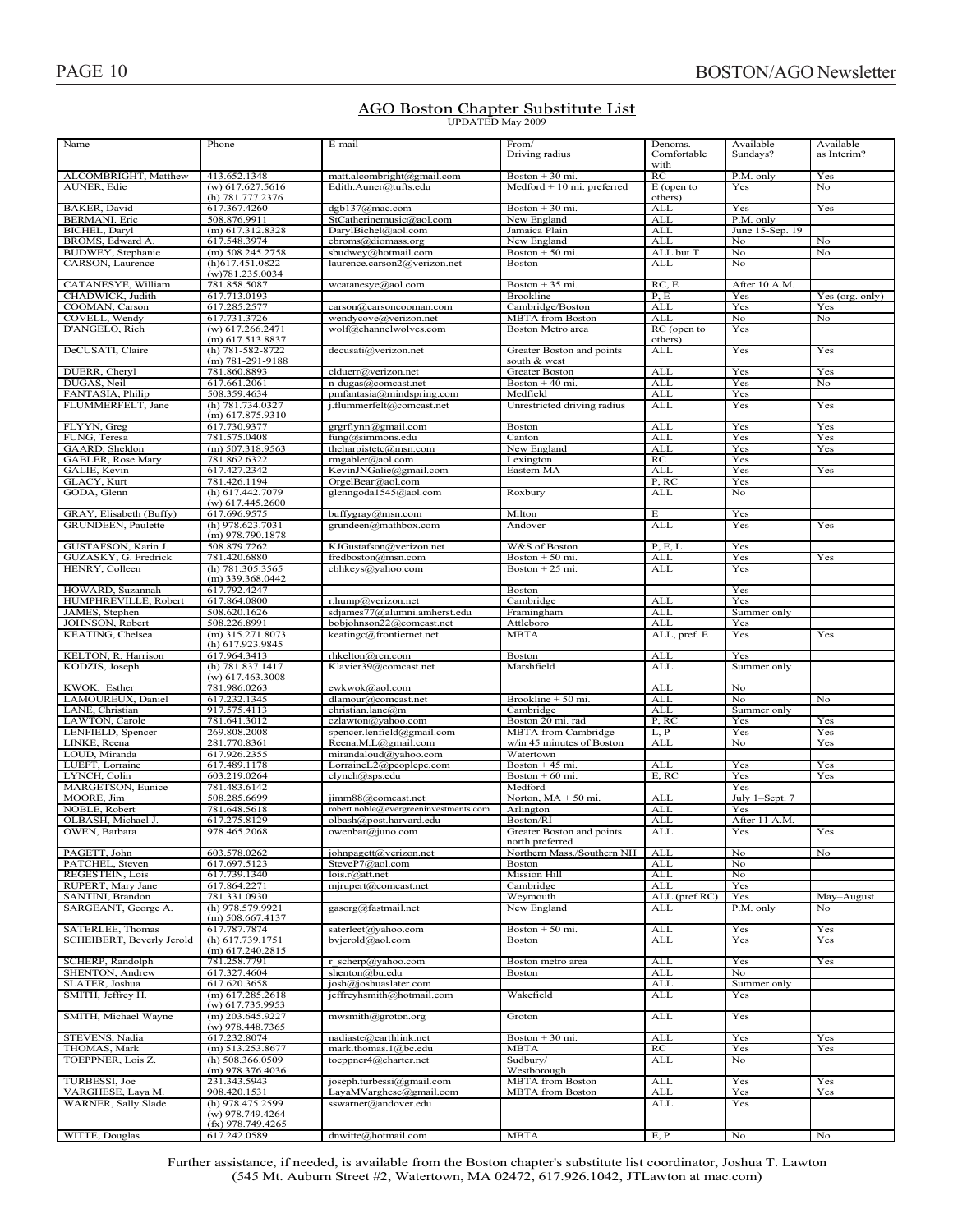### **PLACEMENT JUNE, 2009**

 The date in brackets following a church's name shows when the church first requested a listing. Salary is income paid by the church. Services such as funerals (fn) and weddings (wd) with additional fees are estimated as shown.

### **ORGANIST/CHOIR DIRECTOR**

| Denomination Hours |         | Location          | Name of Church                         | Organ             | Salary        | Est. Add'l Comp                 |
|--------------------|---------|-------------------|----------------------------------------|-------------------|---------------|---------------------------------|
| Methodist          |         | Wakefield, MA     | Wakefield/Lynnfield United Methodist   | Allen             | \$10,000      | $3$ fn/2 wd                     |
|                    |         |                   | Church $[06/09]$                       |                   |               |                                 |
| Armenian           | 6       | Watertown, MA     | Armenian Memorial Church [05/09]       | Möller/Angerstein | \$8,300-9,100 | $2 \text{ ft}$ / $2 \text{ wd}$ |
| Protestant         |         |                   |                                        |                   |               |                                 |
| Episcopal          | 4       | Roxbury Crossing, | St. Cyprian's Episcopal Church [10/08] | Rodgers           | \$14,000      | $8 \text{ ft}$ /2 wd            |
|                    |         | МA                |                                        |                   |               |                                 |
| <b>UCC</b>         | $10-15$ | Sudbury, MA       | Memorial Congregational Church [10/08] | Rodgers/Ruffatti  | $$17,500-$    | $4 \text{ ft} / 1 \text{ wd}$   |
|                    |         |                   |                                        |                   | 21,000        |                                 |
|                    |         |                   |                                        |                   | (Sept-June)   |                                 |
| UU                 | 10      | Mendon &          | Unitarian Congregation of Mendon and   | $(1)$ Lawes       | $$7,000-$     | $4 \text{ ft/wd}$               |
|                    |         | Uxbridge, MA      | Uxbridge [05/08]                       | (2) Hook/Hastings | 10,000        |                                 |

### **DIRECTOR ONLY**

| T T | 30<br>- - | $\sim$ $\sim$<br>xıngton. | $\sim$ $\sim$ $\sim$<br>°Christ<br>lancock<br>:hurch of<br>Inited<br>$\sim$ $\sim$ | $\sim$ $\sim$<br>5kinne <sup>,</sup> | 50.000<br>$\mathbf{a}\mathbf{a}$ | .<br>N/A<br>the contract of the contract of |
|-----|-----------|---------------------------|------------------------------------------------------------------------------------|--------------------------------------|----------------------------------|---------------------------------------------|
|     |           | МA                        | 07/08                                                                              |                                      |                                  |                                             |

Please also see postings at www.bostonago.com for contact information regarding these openings. Some churches here may no longer be receiving names but have not notified placement.

The following position has been filled: First Religious Society UU, Newburyport, MA.

**LISTING YOUR CHURCH ON THIS PAGE** Contact Janet Hunt, Placement Coordinator, at janet.hunt@sjs.edu.

#### **Broadcast Schedule, Summer 2009 WCRB (99.5 fm) and streaming on internet www.wcrb.com** CELEBRATING 50 YEARS OF BROADCASTING ON WCRB

Martin Steinmetz, Executive Producer and Technical Director Rob Stuart-Vail Announcer

| <b>Broadcast Date</b> | <b>Performer</b>                           | Location                                           | <b>Music</b>                                                                                  |
|-----------------------|--------------------------------------------|----------------------------------------------------|-----------------------------------------------------------------------------------------------|
| June 7                | <b>Rosalind Mohnsen</b>                    | Immaculate Conception,<br>Malden                   | Fantasy in E-flat, Saint-Saens; Pastorale<br>and Aviary, Roberts; Toccata Lanquetuit          |
| June 14               | <b>Balint Karosi</b>                       | St. Cecilias, Boston                               | "Weinen, Klagen, Zorgan, Zagen"; Liszt                                                        |
| June 21               | Leo Abbott                                 | St. John the Evangelist,<br>Wellesley Hills        | "Naiades", Vierne; "Andante Sostenuto",<br>Widor; "Allegro Vivace" from Symphony<br>#5, Widor |
| June 28               | Balint Karosi                              | St. Cecilias, Boston                               | "Funerailles", Liszt; Evocation, Liszt;<br>Trumpet Toccata, Karosi                            |
| July 5                | Douglas Major and<br>Richard Watson, Tmpt. | Methuen Music Hall                                 | Music of Telemann and other selections                                                        |
| July 12               | Leo Abbott                                 | St. John the Evangelist,<br><b>Wellesley Hills</b> | "Blithely Breezing", Paullus; Sonatina,<br>Sowerby; Transports de Joie", Messiaen             |
| July 19               | Frederick Hohman                           | Methuen Music Hall                                 | Fantasy in Fm, Mozart; Canon #4,<br>Schumann; Hornpipe, Handel                                |
| July 26               | Lee Ridgway                                | Goddard Chapel, Tufts<br>University                | Prelude and Fugue in G, Mendelssohn;<br>Allegretto, CPE Bach; Prelude & Fugue in<br>C, Bach   |
| Aug 2                 | Heinrich Christensen                       | Old West Church, Boston                            | Music of Scandinavian Composers                                                               |
| Aug 9                 | Janet Hunt                                 | First Lutheran Church,<br><b>Boston</b>            | Music of Bach                                                                                 |
| Aug 16                | Heinrich Christensen                       | Old West Church, Boston                            | Music of Scandinavian Composers                                                               |
| Aug 23                | James Higdon                               | St. Josephs Chapel, HC                             | Fantasy in G, Bach; "Allen Gott", Bach;<br>Litanies, Alain                                    |
| Aug 30                | <b>Richard Clark</b>                       | Holy Name, W. Roxbury                              | Chorale #2, Franck; Prayer of St. Gregory,<br>Hovhaness                                       |